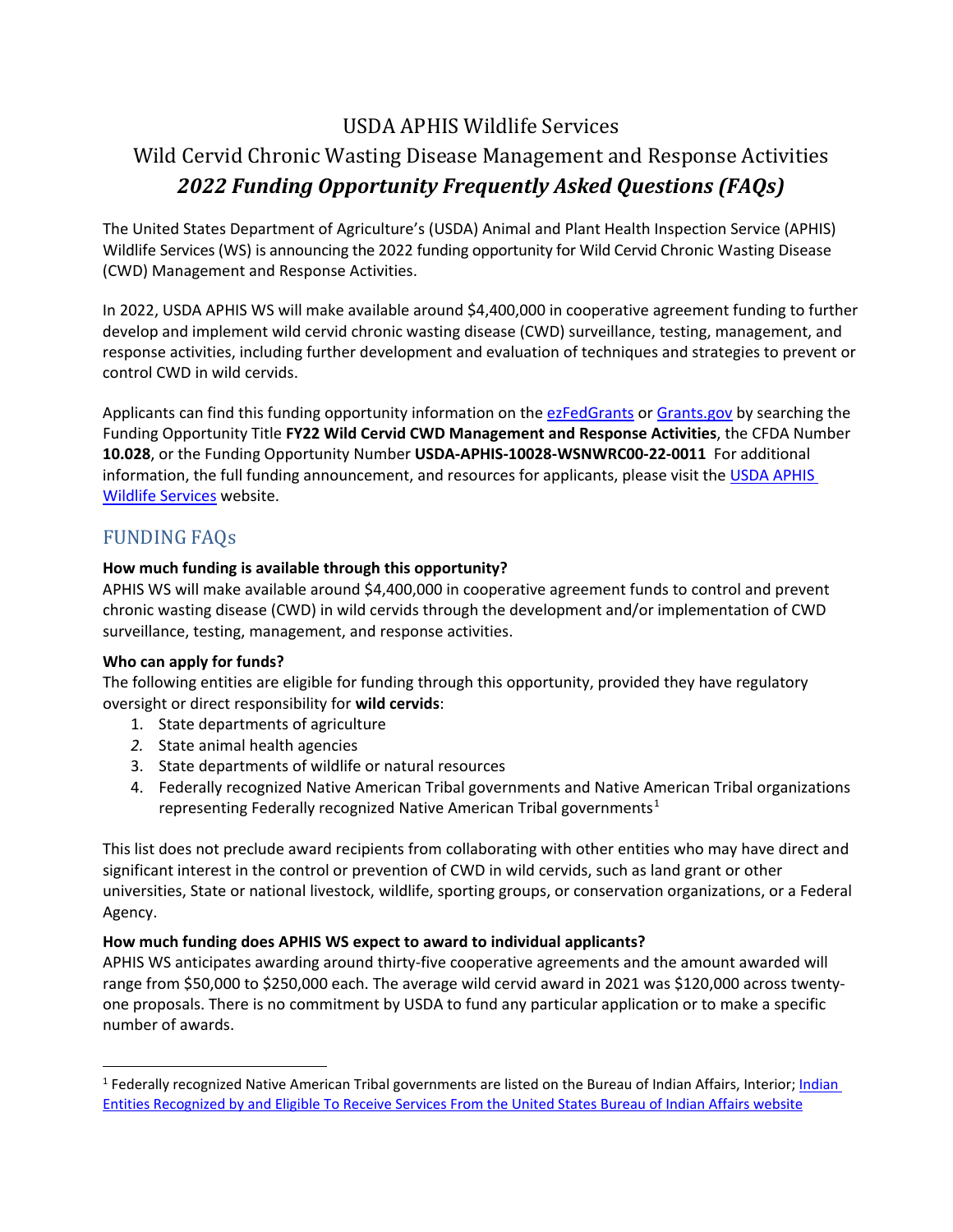### **Are there limitations on the activities for which awarded funds can be used?**

Yes, funds **may not** be used for the following:

- Land acquisition
- Compensation for Federal Employees
- Travel of Federal Employees
- Federal subawards
- Construction and/or major rehabilitation of buildings
- Bonuses or commissions
- **Fundraising**
- Meeting, conference, symposia, or workshop honoraria, which is payment to individuals or guests other than for documented professional services
- Vehicle purchases or leases
- Positions funded by other federal cooperative agreements or grants
- International travel
- Projects or activities associated with APHIS-State-Industry cooperative program activities already funded via USDA APHIS annual cooperative agreements
- Promotional, outreach, or giveaway items such as calendars, rulers, pens, pencils, squishy balls, cups, refreshments, etc.

Further details, as well as cost guidance for awarded funds, can be found in the Funding Opportunity Announcement on [ezFedGrants,](https://www.ocfo.usda.gov/ezFedGrants) [Grants.gov,](https://www.grants.gov/web/grants/search-grants.html) or the [USDA APHIS Wildlife Services](https://www.aphis.usda.gov/aphis/ourfocus/wildlifedamage/SA_Program_Overview) website.

### **Is there further clarification on the use of awarded funds for personnel costs?**

It is not APHIS WS' intent to prescribe an applicant's approach to satisfying personnel needs for proposed activities. APHIS WS recommends applicants use caution when hiring or funding personnel with awarded funds because there is no guarantee of future funding beyond the project's performance period. Funds made available to cooperators via this opportunity may only be used to support the activities described in the agreement Work Plan and are only available for the agreement performance period. Work and Financial Plans should clearly describe the activities to be performed and the time period of the activity for personnel resources.

*Examples: It may be appropriate to fund personnel whose salary is generated from extramural agreements or to fund a portion of an employee's salary that is only funded to work 9 out of 12 months of the year. It would NOT be appropriate to hire a new position with an intent to support that position beyond the agreement performance period.*

### **Will some entities automatically receive set amounts of funding?**

No, this is a competitive funding opportunity. Proposals will be evaluated by reviewers who will recommend proposals for funding based on the quality of proposals received. High-quality proposals are those that strongly support the priorities and address the needs, considerations, and evaluation criteria described in Section E.1 of the Funding Opportunity Announcement.

### APPLICATION FAQs

### **When are proposal applications due?**

Proposals must be received through [ezFedGrants](https://www.ocfo.usda.gov/ezFedGrants) by 11:59 PM Eastern Daylight Savings Time on **Tuesday, June 7, 2022**.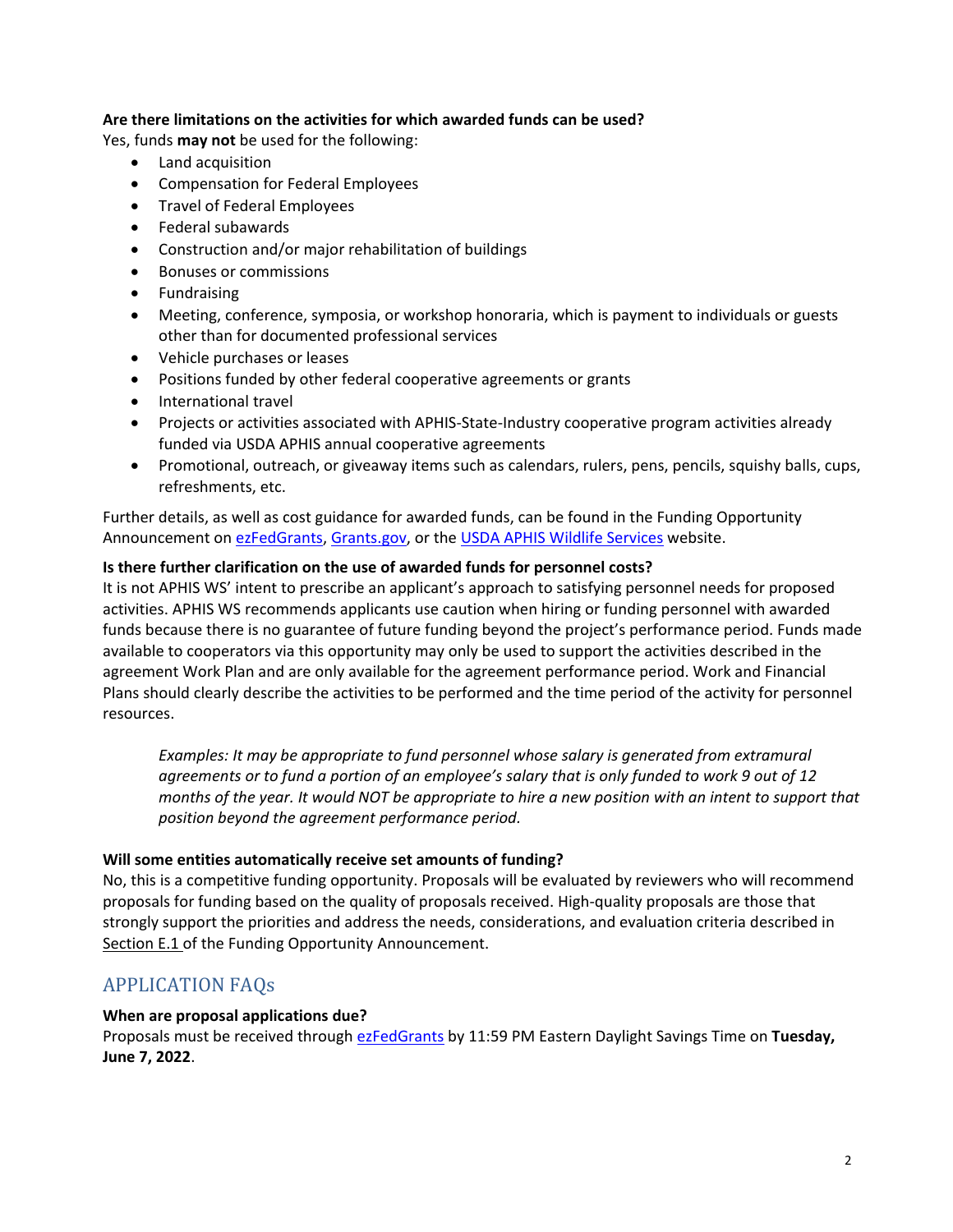### **How do applicants apply for funds?**

All proposals must be completed and received electronically through [ezFedGrants.](https://www.ocfo.usda.gov/ezFedGrants) All applicant organizations must have at least two users registered in the ezFedGrants system, a Grant Administrative Officer, and a Signatory Official, in order to successfully submit an application.

### **What must be included with the proposal submission?**

The proposal package must include the following, as outlined in Section D.2 of the Funding Opportunity Announcement

- SF-424, "Application for Federal Assistance" and SF-424A "Budget Information"
- [Certification Regarding Lobbying](https://www.aphis.usda.gov/library/forms/pdf/certification_regarding_lobbying.pdf) (if applicable)
- [SF-LLL,](https://www.grants.gov/web/grants/forms/post-award-reporting-forms.html#sortby=1) "Disclosure of Lobbying Activities" (if applicable)
- Waiver or approval response letter from the State's Single Point of Contact (if applicable)
- Copy of the current, signed Negotiated Cost Rate Agreement (if applicable)
- Wild cervid CWD project proposal Work Plan
- Wild cervid CWD project proposal Financial Plan

### **Is there a limit on the length of the proposal document?**

Project proposal Work Plans using the Work Plan template may not exceed twenty pages in 12-point font. This template is available as Appendix 3 of the Funding Opportunity Announcement and on the [USDA APHIS](https://www.aphis.usda.gov/aphis/ourfocus/wildlifedamage/SA_Program_Overview)  [Wildlife Services](https://www.aphis.usda.gov/aphis/ourfocus/wildlifedamage/SA_Program_Overview) website. Project proposal Work Plans not using this template may not exceed ten pages in 12-point font. The use of diagrams, visuals, and reference sheets, as well as any letters of collaboration from contributors will not count toward these page limitations.

### **What is the period of performance?**

The performance period will begin on or before September 30, 2022. Projects must be completed no later than twelve months after the start date. Funding will not be allowed, nor activities approved to occur, outside of the period of performance. There is an allowance of a one-time extension request of the performance period up to twelve months to complete the project, assuming there is no increase in funding requested. This request must be submitted in accordance with the [Terms and Conditions for APHIS awards](https://www.aphis.usda.gov/aphis/ourfocus/business-services/financial-management-division/Financial_Services_Branch/Agreements_Service_Center/terms-conditions-for-aphis-awards) in order to be considered.

### FUNDING PRIORITY FAQs

### **What are the funding priorities?**

Eligible applicants are encouraged to develop project proposals that directly support at least one of the five funding priorities described below:

1. **Improve the management of CWD-affected wild cervid populations.** For the purpose of this priority, management means effectively **controlling** CWD in affected cervid populations or **preventing** the spread of CWD from affected or endemic populations to non-affected wild cervid populations by implementing or improving upon current guidance, such as the Association of Fish and Wildlife Agencies (AFWA) [Best Management Practices.](https://www.fishwildlife.org/application/files/5215/3729/1805/AFWA_CWD_BMPS_12_September_2018_FINAL.pdf)

*Examples of activities that may be included under this priority are: the detection and prevention of CWD in wild cervids in populations not currently affected with CWD and increasing capacity and reporting for CWD testing in wild cervids, increased testing capacity for CWD in wild cervids, disease detection, investigation, and response; the development and use of novel CWD tests in wild cervids, epidemiology and risk analysis; wild cervid movement monitoring and control (traceability); identification and investigation of treatment options for CWD; wild cervid population management; sample collection training programs for sample collectors; surveillance of CWD in wild cervids; prevention of CWD in wild cervids; or test result reporting to APHIS.*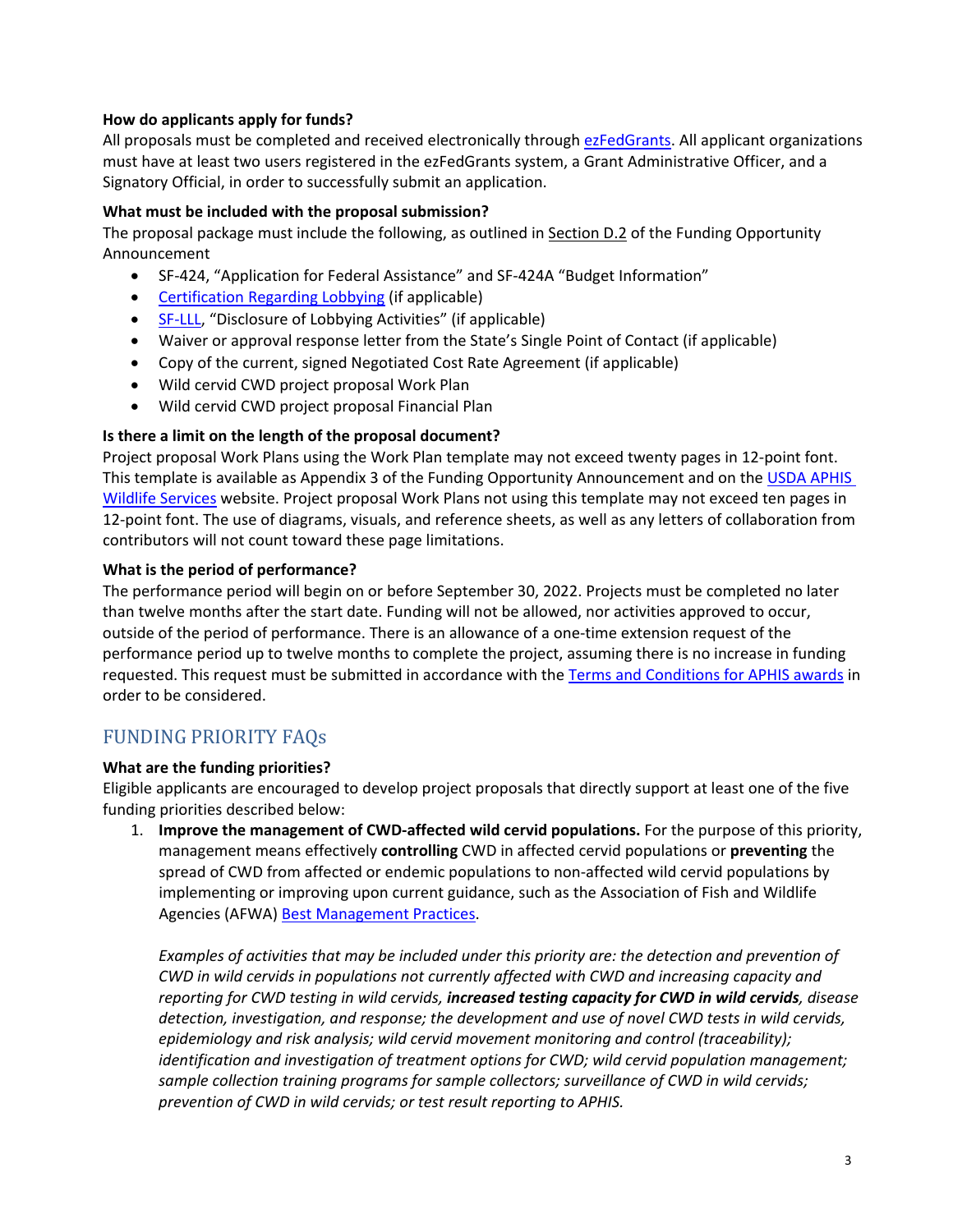2. **Improve the management of wild cervid CWD-affected areas.** For the purpose of this priority, management means managing the environment to effectively control CWD in wild cervid affected areas (CWD endemic areas) to control or prevent the spread of CWD by implementing or improving upon current guidance, such as the AFWA [Best Management Practices.](https://www.fishwildlife.org/application/files/5215/3729/1805/AFWA_CWD_BMPS_12_September_2018_FINAL.pdf)

*Examples of activities that may be included under this priority are: the development and use of novel CWD tests for environmental testing; environmental decontamination; environmental testing; wild cervid carcass and waste management; identification and investigation of treatment options for CWD; or, investigating the role of scavengers or predators in CWD transmission to or within wild cervid populations or managing these risks.*

3. **Conduct research on amplification assays in wild cervids and other new test methods.**  Amplification assays are test methods that identify CWD by amplifying small amount of prion protein to levels that are detectable [e.g., Protein Misfolding Cyclic Amplification (PMCA), real-time quaking induced conversion (RT-QuIC)]. Specifically, this funding opportunity is interested in novel proposals which further the use of amplification assays as diagnostic or environmental tests.

*Examples of activities that may be included under this priority: are the development of new amplification assays or the expanded use of amplification assays for novel sample types and applications.*

4. **Development and/or application of predictive genetics for wild cervids.** Research to support the use of genetics to determine and understand the susceptibility of wild cervids to CWD on the landscape. Current and ongoing research supports the use of whole genome predictive genetics to determine the susceptibility of cervids to CWD, which may provide the foundation for a genomics based CWD control or eradication program in the future.

*Examples of activities that may be included under this priority are: the evaluation of predictive genetics in wild cervids affected with CWD or located in CWD endemic areas to prevent or reduce the incidence of CWD.*

5. **Develop and/or deliver educational outreach materials or programs to wild cervid stakeholders or Tribal entities.** For purposes of this priority, educational outreach means the methods, processes, or actions that provide education and facilitate learning of critical knowledge necessary to control and/or prevent CWD and its spread in wild cervids, including the study of human dimensions on CWD prevention and control. Behavioral messaging research may also be included as part of an outreach program.

### **Will a proposal that does not address one of these priorities be considered for funding?**

Any other proposed projects or activities that would further develop and implement wild cervid CWD control, prevention, surveillance, testing, management, and response fall within the scope of activities for this funding opportunity. While proposals within this scope that do not fall under the priorities above would receive a lower score than a proposal of equal quality that do, they will be reviewed and may score sufficiently for funding.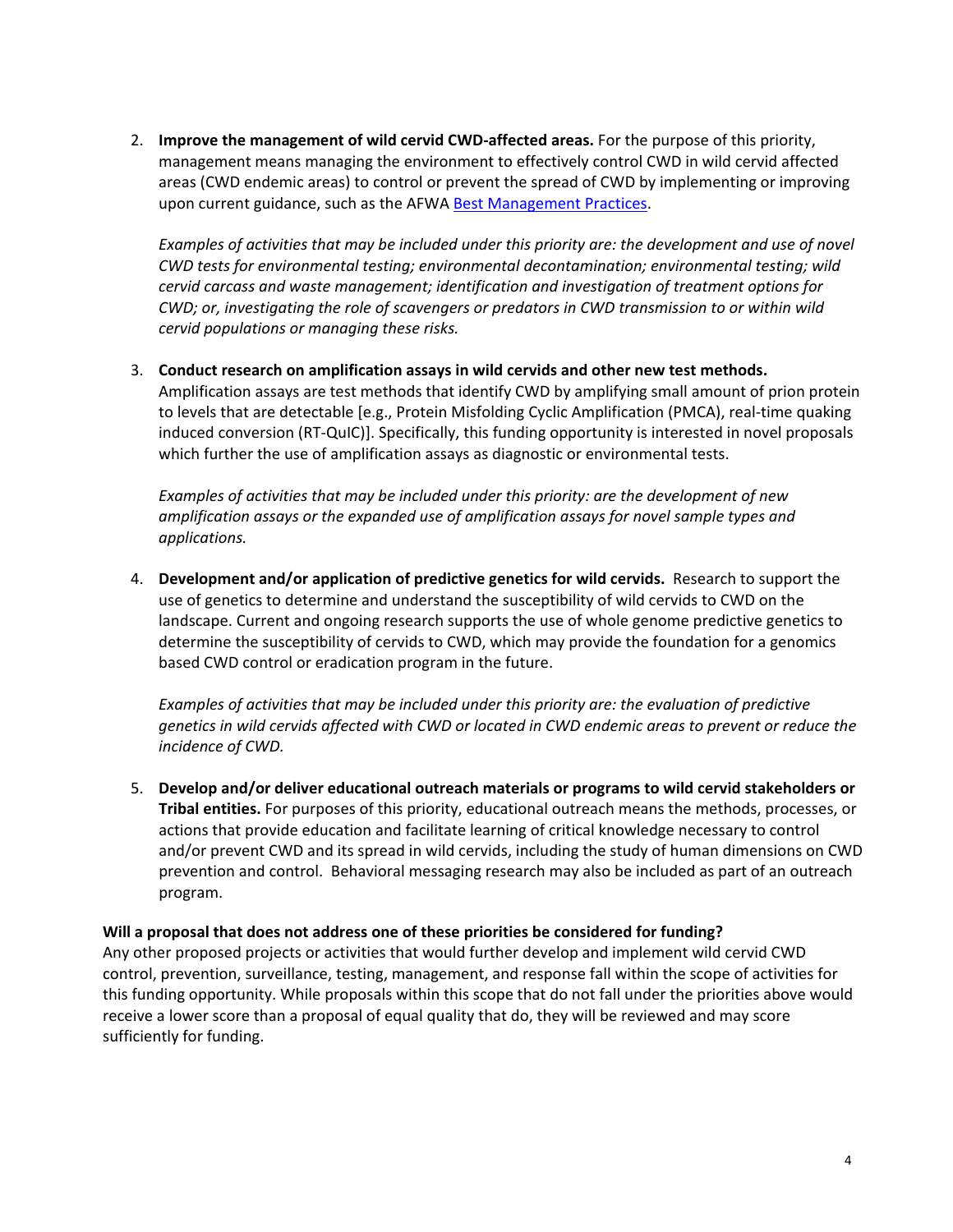### **If an applicant would like to address multiple priorities, should they all be included in one proposal, or should multiple proposals be submitted?**

Applicants are encouraged to submit separate proposals for each priority provided the objectives or activities are not dependent on all proposals being selected for funding. Submitting separate projects in a single proposal may result in an activity that would have scored high enough to be funded individually not scoring well due to another activity in the proposal scoring poorly or being unacceptable. If multiple priorities are addressed within a single Work Plan, applicants should specify which funding priority is addressed for each objective.

### **Will partial funding of a priority or an activity on a proposal be considered?**

Based on reviewer recommendations, a project may be selected for partial funding of specific objectives or activities within a proposed Work Plan.

### **What are other funding considerations?**

Within the context of addressing the overall goal of controlling or preventing CWD and the priorities described above, applicants are encouraged to develop proposals that:

- Meet the evaluation criteria described in Section E.1 of the Funding Opportunity Announcement;
- Describe how the project will leverage existing resources through partnerships with local, State, and/or Federal government agencies, Tribal entities, industry organizations, professional associations, producer groups, and/or non-profit organizations with direct and significant interest in the control or prevention of CWD in wild cervids; and,
- Describe the anticipated involvement by APHIS personnel needed to complete the proposed activities in the Work Plan and Financial Plan (excluding personnel to administer or oversee the cooperative agreement). APHIS intends to collaborate with recipients to successfully complete activities funded via this opportunity; however, due to the limited availability of personnel, APHIS encourages proposals that are not contingent on APHIS participation where possible, unless that participation was agreed upon during the development of the proposal.

**NOTE:** While all proposals meeting the administrative eligibility criteria listed in Section C.4 of the Funding Opportunity Announcement will be considered for funding, APHIS WS may give priority to proposals submitted by an eligible applicant: (1) in a State or Tribal lands that has either experienced recent incidents of CWD in wild cervids or that has wild cervid populations bordering a CWD endemic area; and, (2) either has CWD control program that includes, but is not limited to, monitoring and surveillance, or proposes to create a CWD control program. **Eligible applicants not meeting these criteria are encouraged to apply and their proposals will be considered for funding.**

# AGREEMENT FAQs

### **What is competitive funding and how does it work in a cooperative agreement?**

APHIS WS funds projects using cooperative agreements and specific rules and regulations apply to the application, use, and reporting of these funds. When cooperative agreements are awarded through a competitive process, applicants must submit a complete application by the deadline in the announcement. There is no opportunity for proposal modifications during the review process.

The Wild Cervid Chronic Wasting Disease Management and Response Activities 2022 Funding Opportunity Announcement calls for proposals to be awarded through a competitive process, in which an expert or team of experts evaluates the merits of each proposal using predetermined criteria. The evaluation criteria are described in Section E.1 of the Funding Opportunity Announcement. Recipients are not pre-determined. Final funding decisions are at the discretion of APHIS WS.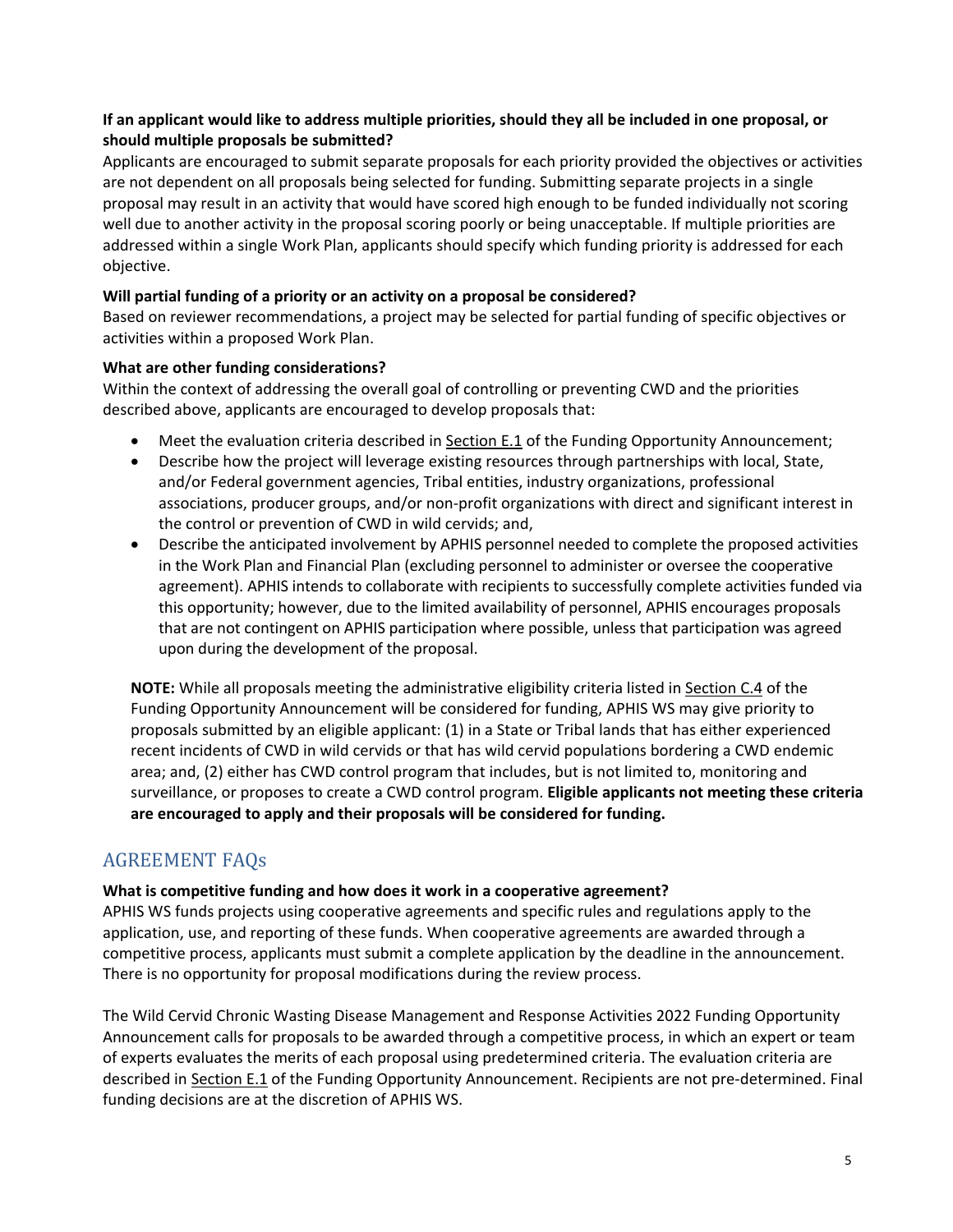### **Is cost sharing required?**

Although cost sharing is not required, APHIS WS may take into consideration an eligible entity's ability to contribute non-Federal funds to carry out such a cooperative agreement. Additional information on cost sharing is outlined in Section C.2 of the Funding Opportunity.

# PROPOSAL FAQs

### **Can I submit more than one proposal?**

An eligible applicant may submit multiple proposals for this opportunity, requesting up to \$250,000 per proposal for activities to control or prevent CWD in wild cervids. Applicants who wish to submit multiple proposals must submit each proposal as a separate proposal package. Multiple proposals from a single eligible applicant may be selected for funding with the applicant receiving a total award greater than \$250,000, provided the additional awarded proposal(s) is significantly superior in reviewer scoring when ranked against other applications.

### **If my project was funded in prior years, can I resubmit those activities for this opportunity?**

Recipients wishing to continue work on projects funded in prior years that are either complete or will be complete by the proposed period of performance may submit proposals to this opportunity. Recipients wishing to continue work on projects funded in prior years which are not complete, and have not been extended previously, should submit a no-cost extension per the [Terms and Conditions for APHIS awards](https://www.aphis.usda.gov/aphis/ourfocus/business-services/financial-management-division/Financial_Services_Branch/Agreements_Service_Center/terms-conditions-for-aphis-awards) or by contacting the APHIS WS Program Manager rather than submitting a proposal to this opportunity.

### **Can several different proposal ideas for projects that support the 2022 funding priorities be combined into a single proposal?**

Submitting separate projects in a single proposal may result in an activity that would have scored high enough to be funded individually not scoring well due to another activity in the proposal scoring poorly or being unacceptable.

### **Can an eligible entity collaborate with other eligible entities on a proposal?**

Yes, an eligible entity may collaborate with any other eligible entities.

### **If multiple eligible entities are collaborating, how should the proposal be submitted?**

If there is one project with each eligible entity doing a similar activity or task, submit one proposal from the main applicant and subcontract with the other applicant(s). If the project has multiple parts and each entity is responsible for an individual activity or task, then each entity may submit their own proposal if this is preferred. Any application with a proposed subaward over \$10,000 should complete an individual Financial Plan as a part of the proposal package.

### **Can an eligible applicant partner with non-eligible entities?**

Yes, an eligible entity may collaborate with a non-eligible entity who may have direct and significant interest in the control or prevention of CWD in wild cervids, such as land grant or other universities, State or national livestock, wildlife, sporting groups, or conservation organizations, or a Federal Agency. The proposal should describe the necessity and added value to engage non-eligible entities as collaborators to accomplish the proposed activities. Any application with a proposed subaward over \$10,000 should complete an individual Financial Plan template as part of the proposal package.

### **May a foreign entity submit a proposal?**

No, a foreign entity is not eligible for this opportunity. However, a foreign entity may contribute to a proposal submitted by an eligible entity. In this case, the proposal should describe the necessity and added value to engage foreign collaborators to accomplish the proposed activities.